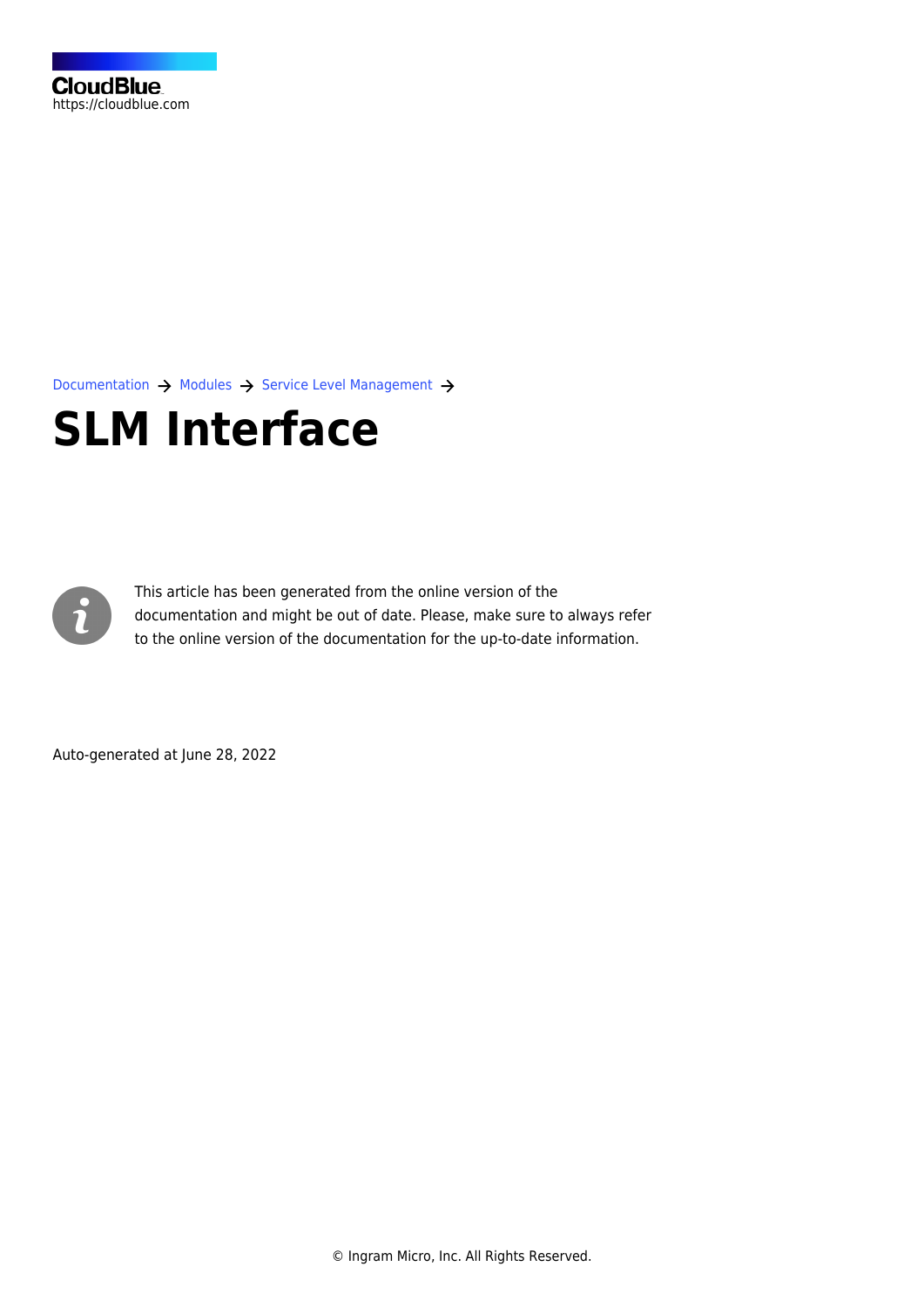The following describes graphical user interface and operations that are interconnected with the Service Level Management (SLM) functionality on the CloudBlue Connect platform.

### **Account Settings**

All SLM settings are available within the corresponding tab of the Account module. Select required object type from the list and click the **Edit** button to change SLM settings for this object:

| $\frac{1}{2}$ Account $\vee$      |                                                                                  | <b>Mighty Mick's LLC</b><br>$\bigoplus$<br>$\Box$<br>@ HELP<br>Distributor . Michael Goldmill |
|-----------------------------------|----------------------------------------------------------------------------------|-----------------------------------------------------------------------------------------------|
| Account                           | Service Level Management @                                                       |                                                                                               |
| 自<br>General                      | <b>Subscription Requests</b><br>$\vdots$<br>EDIT                                 |                                                                                               |
| $\frac{24}{100}$<br><b>Users</b>  | SLA-749-159-883 · Disabled                                                       |                                                                                               |
| Groups<br>E                       | Green Z <sub>-</sub> Yellow  Red Zone<br>Draft                                   |                                                                                               |
| ē<br>Contacts                     | Green Zone<br>Inquiring<br>Red Zone<br>Yellow                                    |                                                                                               |
| Links<br>⊕                        | Red Zone reject<br>Green Z <sub>__</sub> Yellow<br>Pending                       |                                                                                               |
| Contracts                         | Red Zone<br>Green Z_<br>Yellow<br>Revoking                                       |                                                                                               |
| Helpdesk<br>드                     | $\,0\,$<br>5<br>$\overline{2}$<br>$\sqrt{3}$<br>$\Delta$<br>Days<br>$\mathbf{1}$ |                                                                                               |
| $\overline{\phantom{0}}$<br>Email |                                                                                  |                                                                                               |
| ₩<br>Reports                      | <b>Tier Config Requests</b><br>÷<br><b>EDIT</b><br>SLA-746-152-588 · Disabled    |                                                                                               |
| Ŀ<br>Single Sign On               | Green Z_ Yellow  Red Zone<br>Draft                                               |                                                                                               |
| $\mathbb{P}^n$<br>Service Levels  | Green Zone<br>Inquiring<br>Red Zone<br>Yellow                                    |                                                                                               |
|                                   | Red Zone reject<br>Pending<br>Green Z_<br>Yellow                                 |                                                                                               |
|                                   | $\overline{2}$<br>3<br>5<br>Days<br>$\circ$<br>$\mathbf{1}$<br>4                 |                                                                                               |

|                               | $\mathbb{H}$ Account $\vee$ |                                            |                                                                               | $\bullet$ HELP $\Box$ $\oplus$ |      | Mighty Mick's LLC<br>Distributor • Michael Goldmill | $\checkmark$ |
|-------------------------------|-----------------------------|--------------------------------------------|-------------------------------------------------------------------------------|--------------------------------|------|-----------------------------------------------------|--------------|
|                               | <b>Account</b>              | Edit Subscription Requests SLA-749-159-883 |                                                                               |                                |      |                                                     |              |
| 自                             | General                     | Draft<br>ø                                 | Yellow zone<br>$\rightarrow$<br>Green zone<br>Transition to this zone after * |                                |      |                                                     |              |
| $\frac{24}{100}$              | <b>Users</b>                | $\odot$<br>Inquiring                       |                                                                               | Days in Draft status           |      |                                                     |              |
| E<br>$\overline{\phantom{a}}$ | Groups<br>Contacts          | Pending<br>$\circ$                         | <b>Email Notification</b><br>Subscription Request zone changed<br>$\oplus$    |                                |      |                                                     |              |
| G                             | Links                       | Revoking<br>$\circ$                        | NACC-712-986-328                                                              |                                |      |                                                     |              |
|                               | Contracts                   |                                            | Red zone<br>Yellow zone<br>$\rightarrow$                                      |                                |      |                                                     |              |
|                               | Helpdesk                    |                                            | Transition to this zone after *                                               | Days in Draft status           |      |                                                     |              |
|                               | Email                       |                                            | $\overline{2}$                                                                |                                |      |                                                     |              |
| ジン                            | Reports                     |                                            | <b>Email Notification</b><br>Subscription Request zone changed                |                                |      |                                                     |              |
| R                             | Single Sign On              |                                            | $\oplus$<br>NACC-712-986-328                                                  |                                |      |                                                     |              |
| L <sub>®</sub>                | <b>Service Levels</b>       |                                            |                                                                               |                                |      |                                                     |              |
|                               |                             |                                            |                                                                               | CANCEL                         | SAVE |                                                     |              |
|                               |                             |                                            |                                                                               |                                |      |                                                     |              |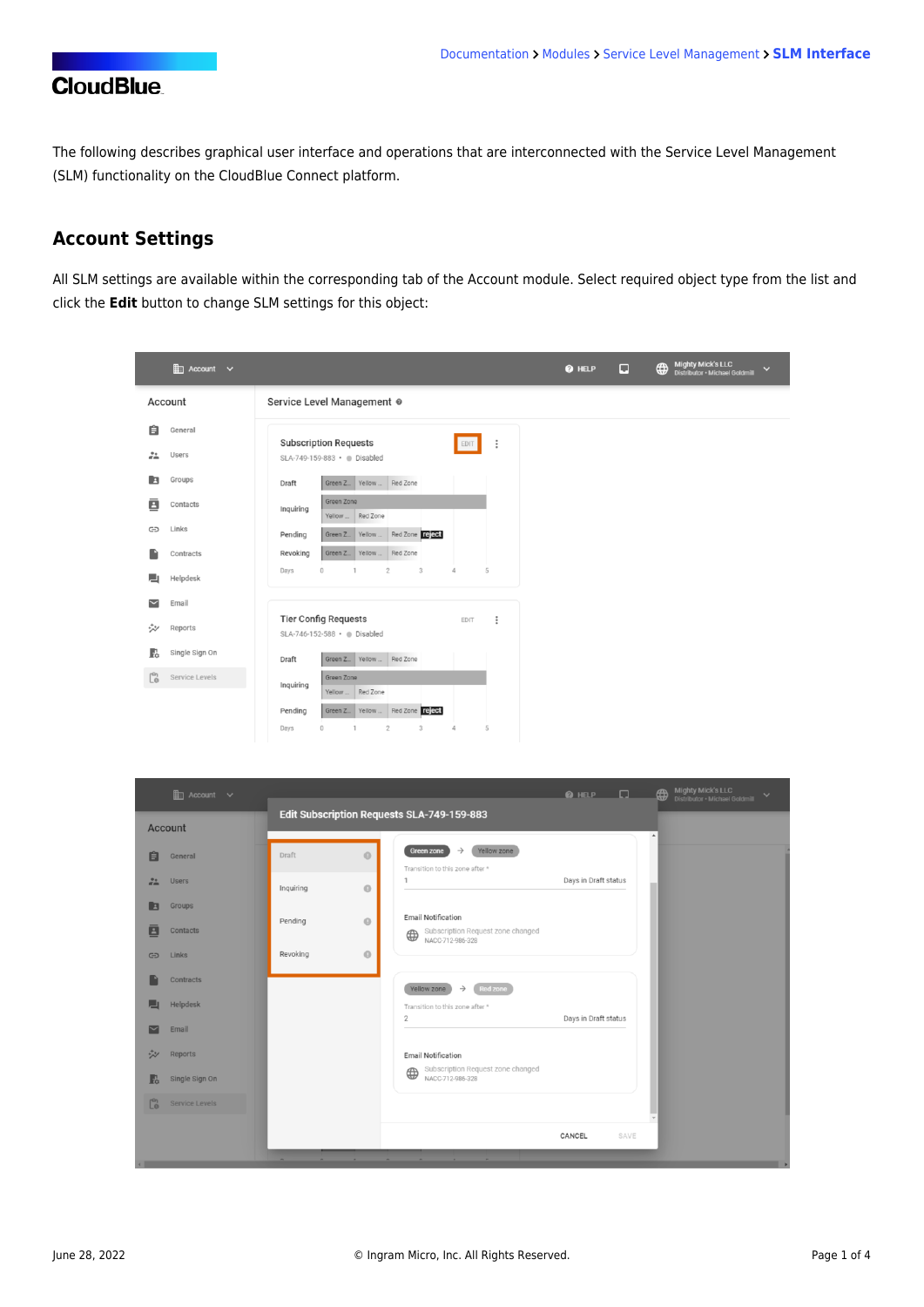

| $\lim_{x \to 0}$ Account $\vee$   |                                                                                               | <b>O</b> HELP | $\Box$ | Mighty Mick's LLC<br>Distributor · Michael Goldmill<br>$\bigoplus$ |
|-----------------------------------|-----------------------------------------------------------------------------------------------|---------------|--------|--------------------------------------------------------------------|
| Account                           | Service Level Management @                                                                    |               |        |                                                                    |
| 自<br>General                      |                                                                                               |               |        |                                                                    |
| $\frac{24}{100}$<br><b>Users</b>  | <b>Subscription Requests</b><br>$\ddot{.}$<br>EDIT<br>SLA-749-159-883 · Disabled              |               |        |                                                                    |
| Groups<br>E                       | C Enable<br>Green Z_<br>Yellow<br>Red Zone<br>Draft                                           |               |        |                                                                    |
| ē<br>Contacts                     | Restore defaults<br>Green Zone<br>Inquiring                                                   |               |        |                                                                    |
| Links<br>⊕                        | Red Zone<br>Yellow                                                                            |               |        |                                                                    |
| Contracts                         | Red Zone reject<br>Green Z_ Yellow<br>Pending<br>Red Zone<br>Yellow<br>Revoking<br>Green Z_   |               |        |                                                                    |
| Helpdesk<br>■                     | $\overline{2}$<br>$\,0\,$<br>$\overline{\mathbf{3}}$<br>5<br>Days<br>$\mathbf{1}$<br>$\Delta$ |               |        |                                                                    |
| Email<br>$\overline{\phantom{0}}$ |                                                                                               |               |        |                                                                    |
| ₩<br>Reports                      | <b>Tier Config Requests</b><br>$\vdots$<br>EDIT                                               |               |        |                                                                    |
| Single Sign On<br>F.              | SLA-746-152-588 · Disabled                                                                    |               |        |                                                                    |
| $\mathbb{C}^n$<br>Service Levels  | Green Z <sub>-</sub> Yellow  Red Zone<br>Draft                                                |               |        |                                                                    |
|                                   | Green Zone<br>Inquiring<br>Red Zone<br>Yellow                                                 |               |        |                                                                    |
|                                   | Red Zone reject<br>Pending<br>Green Z.<br>Yellow                                              |               |        |                                                                    |
|                                   |                                                                                               |               |        |                                                                    |

By using this wizard, the system allows adjusting Service Level Objective (SLO) zones transitions and enabling/disabling automatic pending request rejection. Once your configuration is finalized, make sure to enable the SLM functionality for your object by clicking the **Enable** button. Refer to the [Account module](https://connect.cloudblue.com/community/modules/account/service-level-management-settings/) documentation for more details.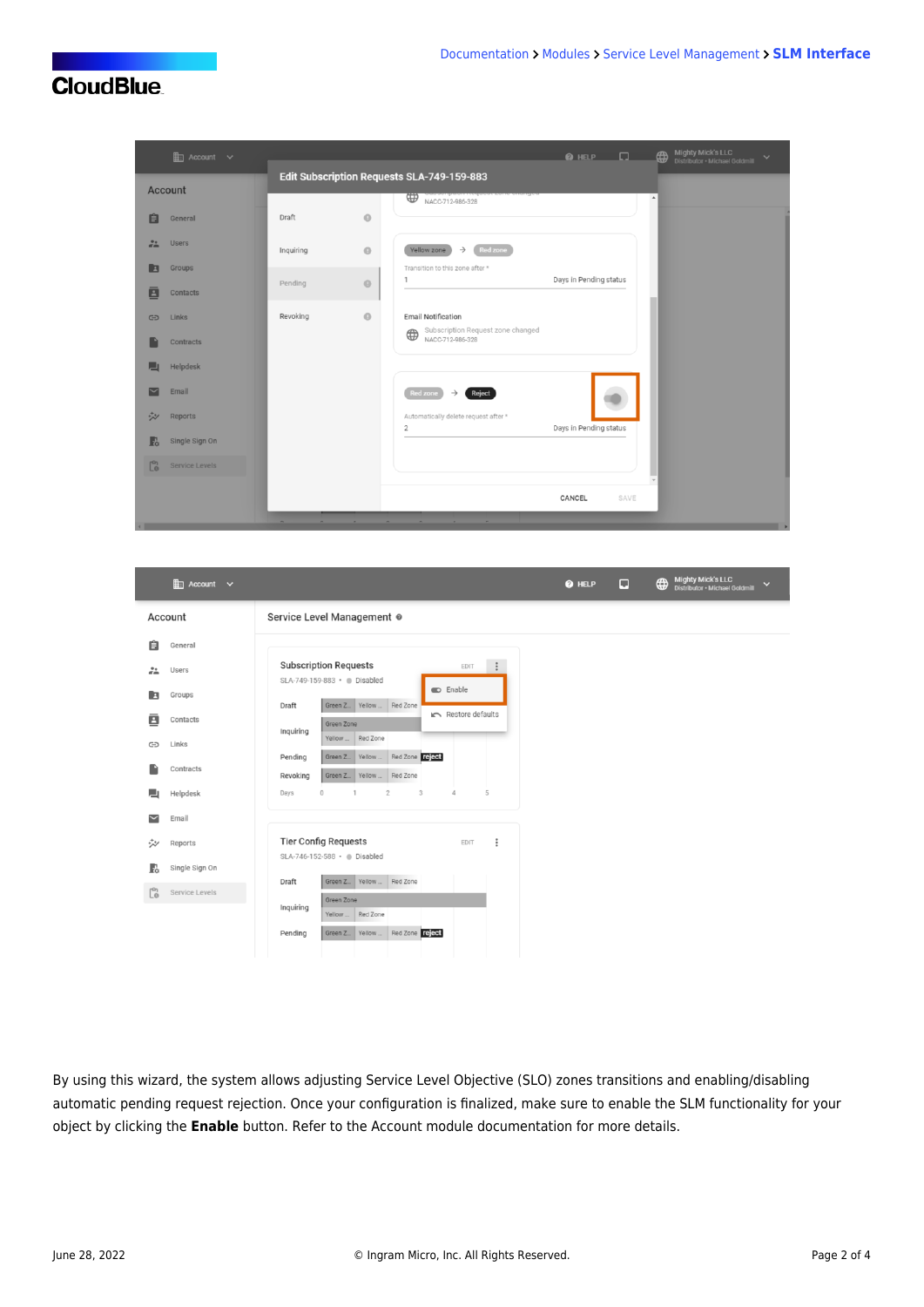#### **Service Level Indicators**

Once the SLM functionality for your selected object is successfully enabled, the Connect platform displays Service Level Indicators (SLI) for your newly generated objects within the corresponding column of the object data grid. Namely, the provided indicators specify the number of days since the object creation and the associated SLO zone for all object with applicable statuses.

The following showcases the SLI column within the subscription requests data grid:

| м<br><b>CloudBlue</b>                                                                                                                                                           | Home $\sim$                    |                                              | $Q_{\rm c}$ Search or press Option + S     |                                  | $\Box^{42}$<br><b>O</b> HELP             | <b>Acronis</b><br>A | $\checkmark$<br>Vendor · VA-1234-5678 |  |
|---------------------------------------------------------------------------------------------------------------------------------------------------------------------------------|--------------------------------|----------------------------------------------|--------------------------------------------|----------------------------------|------------------------------------------|---------------------|---------------------------------------|--|
| <b>Subscriptions</b><br><b>DIRECTORY</b>                                                                                                                                        | <b>FULFILLMENT</b>             | <b>BILLING</b>                               |                                            |                                  |                                          |                     | $\overline{\mathbf{v}}$               |  |
| <b>C REFRESH</b><br>$\equiv$ FILTER<br>1 1 SORT APPLIED<br>Default $\vee$<br>☆ -<br><b>III</b> COLUMNS<br>Q SEARCH<br>$10 -$<br>$1 - 10$ of 128 $\leftarrow$ ><br>Rows per page |                                |                                              |                                            |                                  |                                          |                     |                                       |  |
| REQUEST -                                                                                                                                                                       | CREATED \<br>$SLI$ $\star$     | PRODUCT -                                    | MARKETPLACE =                              | $HUB$ $\star$                    | CUSTOMER +                               | ASSIGNEE V          | STATUS -                              |  |
| PR-9752-1277-3018 Test<br>Ξ<br>Purchase                                                                                                                                         | 22/03/2021<br>1 Day<br>18:13   | Dropbox Busin<br>æ<br>PRD-594-246-497        | France<br>MP-63989                         | <b>ACME Hub</b><br>HB-0000-0000  | Blackadder<br>TA-1696-7462 · 1000069     | John Doe            | <sup>©</sup> Pending                  |  |
| PR-7392-2029-2012 Test<br>$C\Xi$<br>Change                                                                                                                                      | 22/03/2021<br>3 Days<br>02:49  | Zapier<br>茶<br>PRD-311-820-866               | Germany<br>MP-19560                        | <b>ACME Hub</b><br>HB-0000-0000  | DELL<br>TA-3323-9932 · 1000036           | Mary Applegate      | Approved                              |  |
| PR-2029-2910-0012<br>П<br>Suspend                                                                                                                                               | 21/03/2021<br>10 Days<br>18:43 | Microsoft Offic<br>Ο<br>PRD-128-538-281      | Italy<br>MP-51453                          | HUB <sub>1</sub><br>HB-1234-1234 | Nindo<br>TA-7025-5603 · 1000022          |                     | <b>O</b> Draft                        |  |
| PR-9186-4652-8849 Preview<br>$\mathscr{O}_{\mathbf{m}}$<br>Adjustment                                                                                                           | 21/03/2021<br>2 Days<br>14:49  | Acronis Cyber<br>A<br>PRD-818-735-192        | <b>III</b> Norway<br>╥<br>MP-49088         | <b>ACME Hub</b><br>HB-0000-0000  | Tommorow Corp.<br>TA-7314-8822 · 1000076 | John Doe            | <sup>©</sup> Pending                  |  |
| PR-8738-0193-9570<br>п<br>Suspend                                                                                                                                               | 21/03/2021<br>1 Day<br>12:21   | 2020 Apple Ma<br>PRD-209-451-849             | United States<br>MP-73107                  | New hub 2<br>HB-1234-1234        | L'Ève future<br>TA-6609-6491 · 1000058   | К                   | Approved                              |  |
| PR-4982-4883-0031<br>¢<br>Billing                                                                                                                                               | 21/03/2021<br>4 Days<br>05:14  | WooCommerce<br>WOO<br>PRD-229-963-984        | $\frac{N}{4}$ $\frac{V}{N}$ United Kingdom | New hub 2<br>HB-1234-1234        | Yesterday LLC.<br>TA-9119-3622 · 1000071 |                     | <b>O</b> Inquiring                    |  |
| PR-4528-8112-1123 Test<br>Ă<br>Purchase                                                                                                                                         | 20/03/2021<br>23 Days<br>22:46 | Θ<br>Flowgear<br>PRD-854-683-947             | Russian Federa<br>MP-67734                 | <b>ACME Hub</b><br>HB-0000-0000  | MediaMt<br>TA-3674-5346 · 1000094        |                     | <b>@</b> Rejected                     |  |
| PR-5623-4902-0987<br>٠<br>Resume                                                                                                                                                | 19/03/2021<br>1 Day<br>18:03   | Wordpress<br>$\mathbb{W}$<br>PRD-119-622-679 | Canada<br>÷<br>MP-37251                    | My hub<br>HB-1234-1234           | Lorel<br>TA-9287-2771 · 1000042          | Mary Applegate      | <sup>©</sup> Pending                  |  |
| PR-8590-0090-4346 Preview<br>$\times$<br>Cancel                                                                                                                                 | 19/03/2021<br>10 Day<br>04:18  | Symantec<br>ര<br>PRD-203-803-521             | Spain<br>MP-97531                          | <b>ACME Hub</b><br>HB-0000-0000  | Pentangle<br>TA-5389-4148 · 1000063      |                     | <sup>©</sup> Pending                  |  |
| PR-3728-8990-3473 Test<br>$C \equiv$<br>Change                                                                                                                                  | 19/03/2021<br>2 Day<br>01:30   | Joomla!<br>×<br>PRD-495-147-439              | Kazakhstan<br>MP-79246                     | <b>ACME Hub</b><br>HB-0000-0000  | <b>IMB</b><br>TA-2705-3766 · 1000085     |                     | <sup>©</sup> Pending                  |  |
| Rows per page 10 -<br>$1 - 10$ of 128 $\leftarrow$ >                                                                                                                            |                                |                                              |                                            |                                  |                                          |                     |                                       |  |

Therefore, the system allows visualizing SLI for each object and consequently ensures that all objects are processed in a timely manner. The system also allows clicking on the column header to filter or reorder generated objects based on your selected SLI parameters.

#### **SLI in Object Details**

The system displays **Service Level Indicator** data for each object that is associated with Service Level Management. Access the details screen of such an object to view its SLI information. For example, the system displays the SLI indicator within the fulfillment request details: